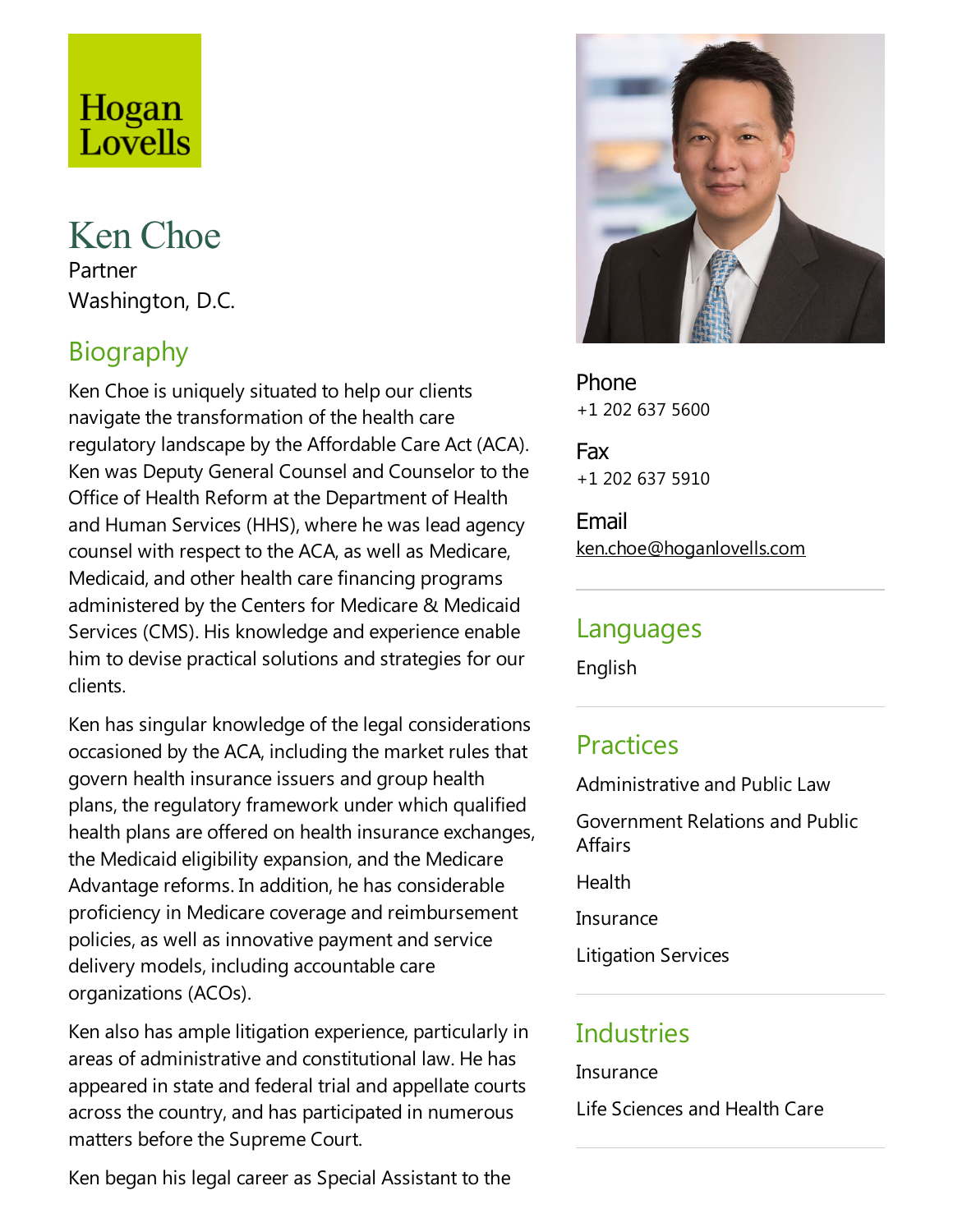General Counsel at HHS. Between his periods of government service, he was asenior litigator and public policy advocate at the national headquarters of the American Civil Liberties Union.

#### Representative experience

Core member of government legal team in National Federation of Independent Business v. Sebelius and other challenges to Affordable Care Act.\*

Lead agency counsel for implementation of Affordable Care Act, including provisions governing health insurance coverage and Medicare Advantage plans.\*

Lead agency counsel for Medicare payment rules and guidance, Medicare Shared Savings Program, and Center for Medicare & Medicaid Innovation.\*

\*Matter handled prior to joining Hogan Lovells.

#### Awards and rankings

- General Counsel's Certificate of Appreciation, 2010
- Secretary's Certificate of Appreciation, 2010
- Secretary's Commendation, 2010
- $\blacksquare$  Selected as a member of the Lawdragon Leading Lawyers in America for, 2014-2016
- $\blacksquare$  Healthcare: Advice to Health Insurers, Recommended, Legal <sup>500</sup> US, 2020

## Latest thinking and events

- **News** 
	- D.C. District Court rules for PhRMA in PBM accumulator programs Final Rule litigation
- **News** 
	- **MDRP: CMS issues Manufacturer Release on** multiple best prices reporting option for VBPs
- **News** 
	- $\blacksquare$  MDRP multiple best prices option and territory exclusion update plus Part B discarded drug refund
- **News** 
	- U.S. House passes drug pricing legislation

## Areas of focus

Administrative Procedure Act

Hospitals and Health Care Providers

Medical Devices

Pharmaceuticals and Biotechnology

Legislation

Insurance Products and Services

Cell, Tissue, and Gene Therapies

#### Education and admissions

## Education

J.D., The George Washington University National Law Center, 1995

B.A., University of Virginia, 1992

#### Memberships

Member, American Bar Association, 2015

Member, American Health Lawyers Association, 2015

Member, Human Rights Watch LGBT Rights Program Advisory Committee, 2006-2009

#### Bar admissions and qualifications

District of Columbia

#### Court admissions

U.S. Court of Appeals, Eleventh **Circuit** 

U.S. Court of Appeals, Sixth Circuit